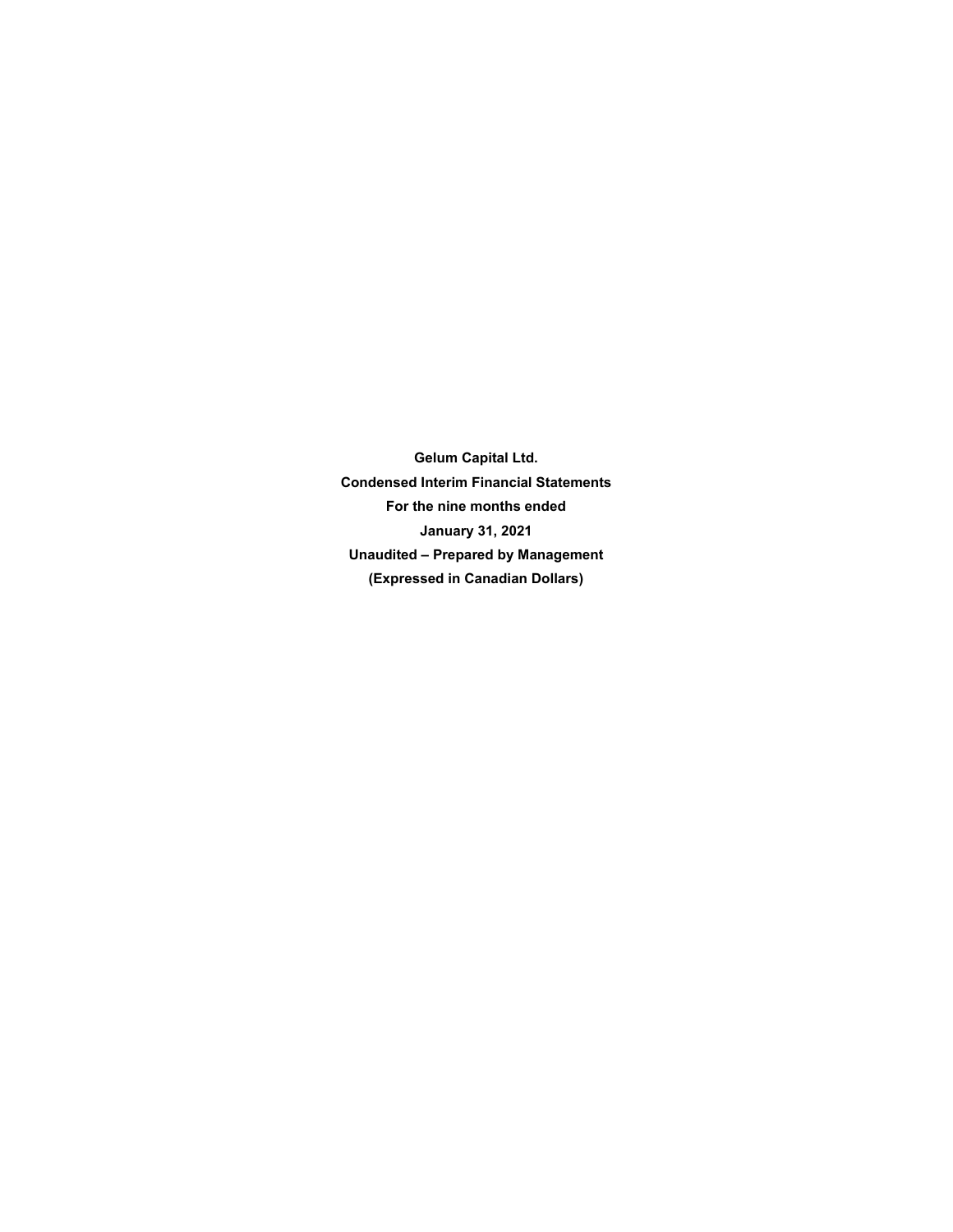## **NOTICE OF NO AUDITOR REVIEW**

## **UNAUDITED CONDENSED INTERIM FINANCIAL STATEMENTS**

## NOTICE OF NO AUDITOR REVIEW OF CONDENSED INTERIM FINANCIAL **STATEMENTS**

Under National Instrument 51-102, Part 4, subsection 4.3(3)(a), if an auditor has not performed a review of the condensed interim financial statements, they must be accompanied by a notice indicating that the condensed interim financial statements have not been reviewed by an auditor.

The accompanying unaudited condensed interim financial statements of Gelum Capital Ltd. (the "Company") have been prepared by and are the responsibility of the Company's management. The unaudited condensed interim financial statements are prepared in accordance with International Financial Reporting Standards and reflect management's best estimates and judgment based on information currently available.

The Company's independent auditor has not performed a review of these condensed interim financial statements in accordance with standards established by the Chartered Professional Accountants of Canada for a review of condensed interim financial statements by an entity's auditor.

March 26, 2021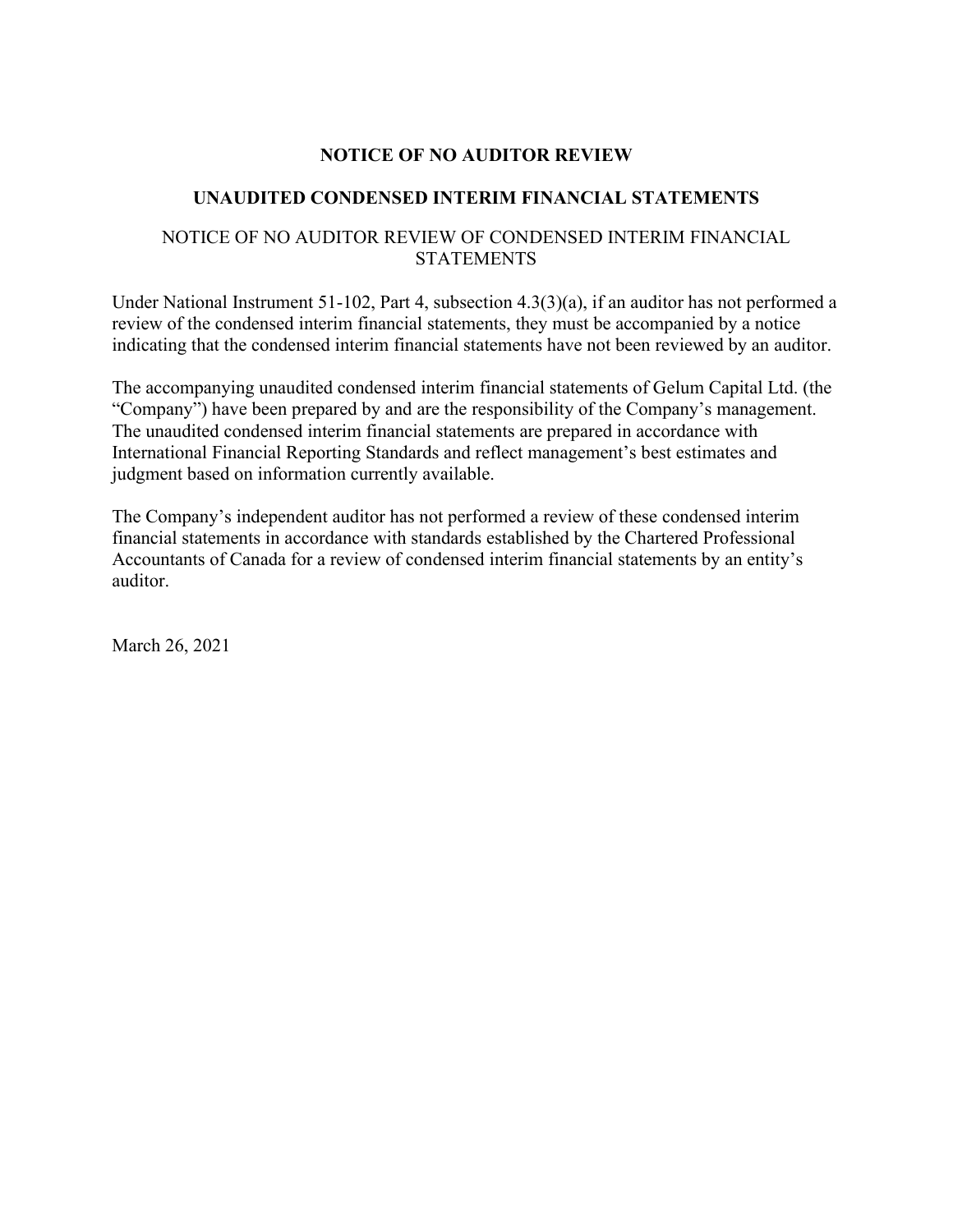## **Condensed Interim Statements of Financial Position**

## **Unaudited – Prepared by Management**

#### **As at January 31, 2021 and April 30, 2020**

|                                             |             | January 31,    | April 30,    |
|---------------------------------------------|-------------|----------------|--------------|
|                                             |             | 2021           | 2020         |
|                                             | <b>Note</b> | \$             | \$           |
| <b>Assets</b><br><b>Current assets</b>      |             |                |              |
|                                             |             | 4,559          | 9,288        |
| Cash and cash equivalents<br>Receivable     | 3<br>4      | 9,617          | 6,773        |
|                                             |             |                |              |
| <b>Total assets</b>                         |             | 14,176         | 16,061       |
| Liabilities and shareholders' deficit       |             |                |              |
| <b>Current liabilities</b>                  |             |                |              |
| Accounts payable and accrued liabilities    |             | 51,552         | 48,548       |
| Accounts payable to related parties         | 8           | 534,277        | 478,493      |
|                                             |             | 585,829        | 527,041      |
| <b>Non-current liabilities</b>              |             |                |              |
| Convertible note                            | 5,8         | 246,450        | 215,582      |
| <b>Total liabilities</b>                    |             | 832,279        | 742,623      |
|                                             |             |                |              |
| Shareholders' deficit                       |             |                |              |
| Share capital                               | 6           | 7,245,232      | 7,245,232    |
| Shares to be issued                         | 8           | 29,200         | 29,200       |
| Reserves                                    | 6           | 5,588,580      | 5,588,580    |
| Equity portion of convertible note          | 5           | 75.459         | 75,459       |
| Deficit                                     |             | (13, 756, 574) | (13,665,033) |
| <b>Total shareholders' deficit</b>          |             | (818, 103)     | (726, 562)   |
| Total liabilities and shareholders' deficit |             | 14,176         | 16,061       |
|                                             |             |                |              |

**Nature of operations and going concern** 1

**Approved on behalf of the Board of Directors on March 30, 2021:**

*"Robert Kopple"* **Director** *"Hendrik Van Alphen"* **Director**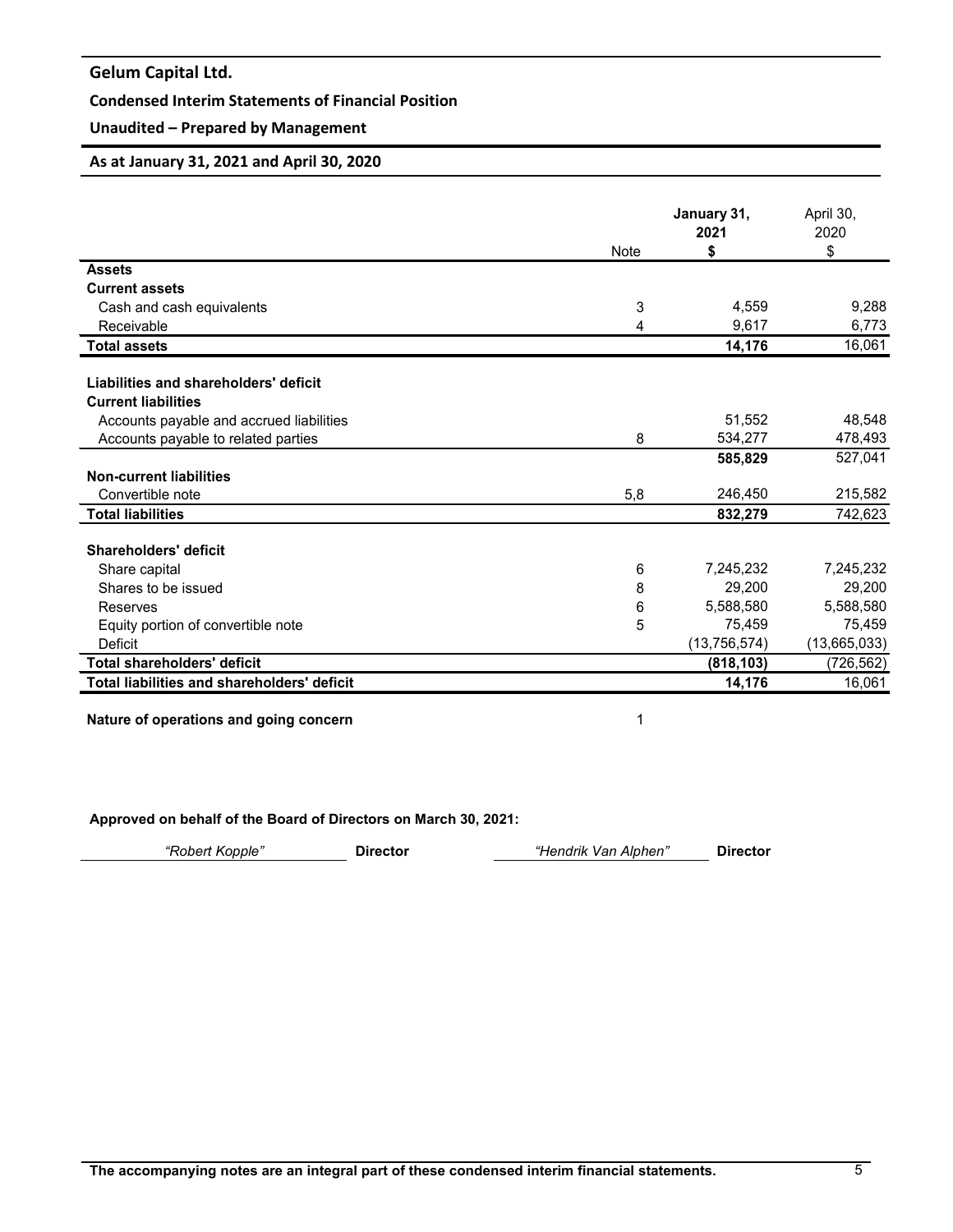## **Condensed Interim Statements of Changes in Shareholders' Deficit**

## **Unaudited – Prepared by Management**

## **For the nine months ended January 31, 2021 and January 31, 2020**

|                                            | <b>Number</b><br>of shares<br># | <b>Share</b><br>capital  | <b>Shares to</b><br>be issued | <b>Reserves</b> | <b>Equity portion</b><br>of convertible<br><b>Debt</b> | <b>Deficit</b> | <b>Total</b><br>shareholders'<br>deficit |
|--------------------------------------------|---------------------------------|--------------------------|-------------------------------|-----------------|--------------------------------------------------------|----------------|------------------------------------------|
| May 1, 2019                                | 4,727,433                       | 7,245,232                | 29,200                        | 5,588,580       | 75,459                                                 | (13,506,220)   | (567, 749)                               |
| Loss and comprehensive loss for the period |                                 |                          |                               |                 |                                                        | (85, 738)      | (85, 738)                                |
| Janaury 31, 2020                           | 4,727,433                       | 7,245,232                | 29,200                        | 5,588,580       | 75,459                                                 | (13,591,958)   | (653, 487)                               |
| May 1, 2020                                | 4,727,433                       | 7,245,232                | 29,200                        | 5,588,580       | 75,459                                                 | (13,665,033)   | (726, 562)                               |
| Loss and comprehensive loss for the period |                                 | $\overline{\phantom{a}}$ |                               |                 |                                                        | (91, 541)      | (91, 541)                                |
| <b>January 31, 2021</b>                    | 4,727,433                       | 7,245,232                | 29,200                        | 5,588,580       | 75,459                                                 | (13, 756, 574) | (818, 103)                               |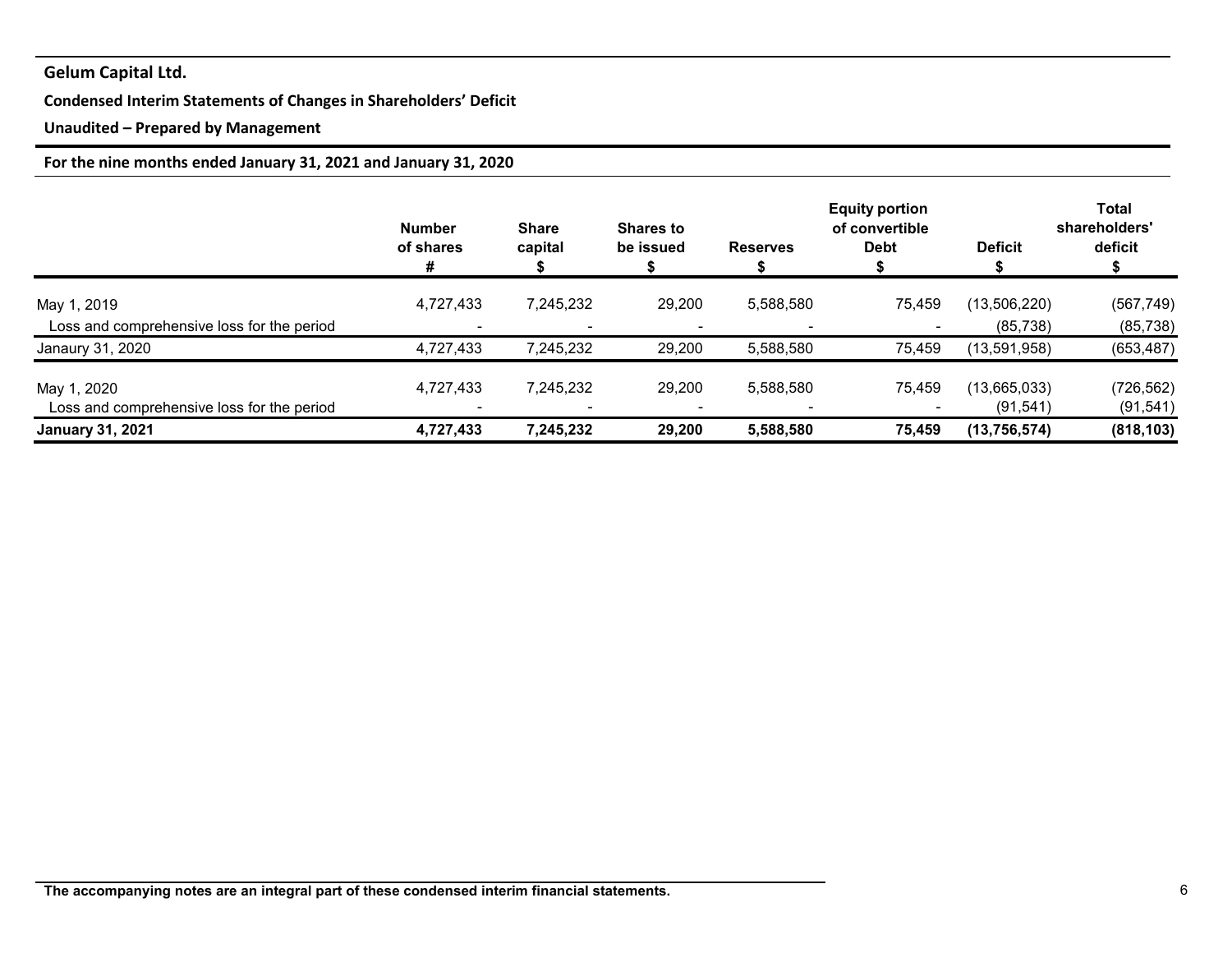## **Condensed Interim Statements of Loss and Comprehensive Loss**

## **Unaudited – Prepared by Management**

## **For the nine months ended January 31,**

|                                                                                                   |      | Three months ended              |                                         | Nine months ended                  |                                                |
|---------------------------------------------------------------------------------------------------|------|---------------------------------|-----------------------------------------|------------------------------------|------------------------------------------------|
|                                                                                                   | Note | January 31,<br>2021<br>S        | Janaury 31,<br>2020<br>\$               | January 31,<br>2021<br>5           | Janaury 31,<br>2020<br>\$                      |
| <b>Expenses</b>                                                                                   |      |                                 |                                         |                                    |                                                |
| General and administrative expenses<br><b>Business development</b>                                | 8    | 28,978                          | 10,241                                  | 60,674                             | 52,212<br>600                                  |
| Loss from operating expenses<br>Loss on foreign exchange<br>Interest expense<br>Acretion expense  |      | (28, 978)<br>(5,096)<br>(5,248) | (10, 241)<br>(79)<br>(5,041)<br>(5,379) | (60, 674)<br>(15, 123)<br>(15,744) | (52, 812)<br>(1,618)<br>(15, 123)<br>(16, 185) |
| Loss and comprehensive loss for the period                                                        |      | (39, 322)                       | (20, 740)                               | (91, 541)                          | (85, 738)                                      |
| Loss per share<br>Weighted average number of common shares outstanding<br>- Basic#<br>- Diluted # | 7    | 4,727,433<br>4,727,433          | 4,727,433<br>4,727,433                  | 4,727,433<br>4,727,433             | 4,727,433<br>4,727,433                         |
| Basic loss per share \$<br>Diluted loss per share \$                                              |      | (0.01)<br>(0.01)                | (0.00)<br>(0.00)                        | (0.02)<br>(0.02)                   | (0.02)<br>(0.02)                               |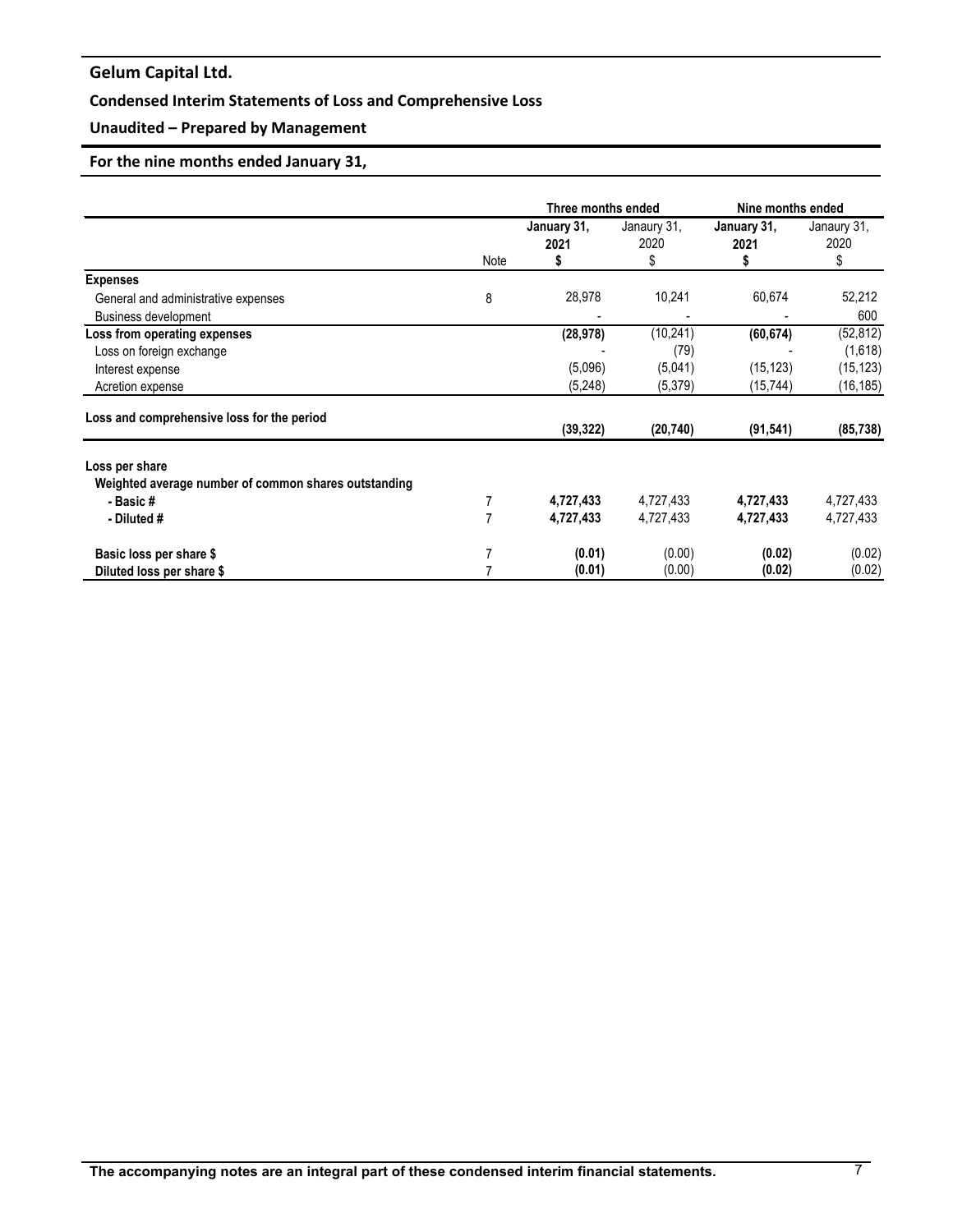### **Condensed Interim Statements of Cash Flows**

## **Unaudited – Prepared by Management**

## **For the nine months ended January 31, 2021 and January 31, 2020**

|                                                |      | January 31, | January 31, |
|------------------------------------------------|------|-------------|-------------|
|                                                |      | 2021        | 2020        |
|                                                | Note | \$          | \$          |
| <b>Operating activities</b>                    |      |             |             |
| Loss and comprehensive loss for the period     |      | (91, 541)   | (85, 738)   |
| Adjustments for:                               |      |             |             |
| Accretion expense                              |      | 15,744      | 16,185      |
| Accrued interest on convertible loan           |      | 15,123      | 15,123      |
| Net change in non-cash working capital items   | 9    | 6,261       | (18,207)    |
|                                                |      | (54, 413)   | (72, 637)   |
| <b>Financing activities</b>                    |      |             |             |
| Advances from related parties                  |      | 49,684      |             |
|                                                |      | 49,684      |             |
| Decrease in cash and cash equivalents          |      | (4, 729)    | (72, 637)   |
| Cash and cash equivalents, beginning of period |      | 9,288       | 84,174      |
| Cash and cash equivalents, end of period       |      | 4,559       | 11,537      |

**Supplemental cash flow information** 8 and 1 and 1 and 1 and 1 and 1 and 1 and 1 and 1 and 1 and 1 and 1 and 1 and 1 and 1 and 1 and 1 and 1 and 1 and 1 and 1 and 1 and 1 and 1 and 1 and 1 and 1 and 1 and 1 and 1 and 1 and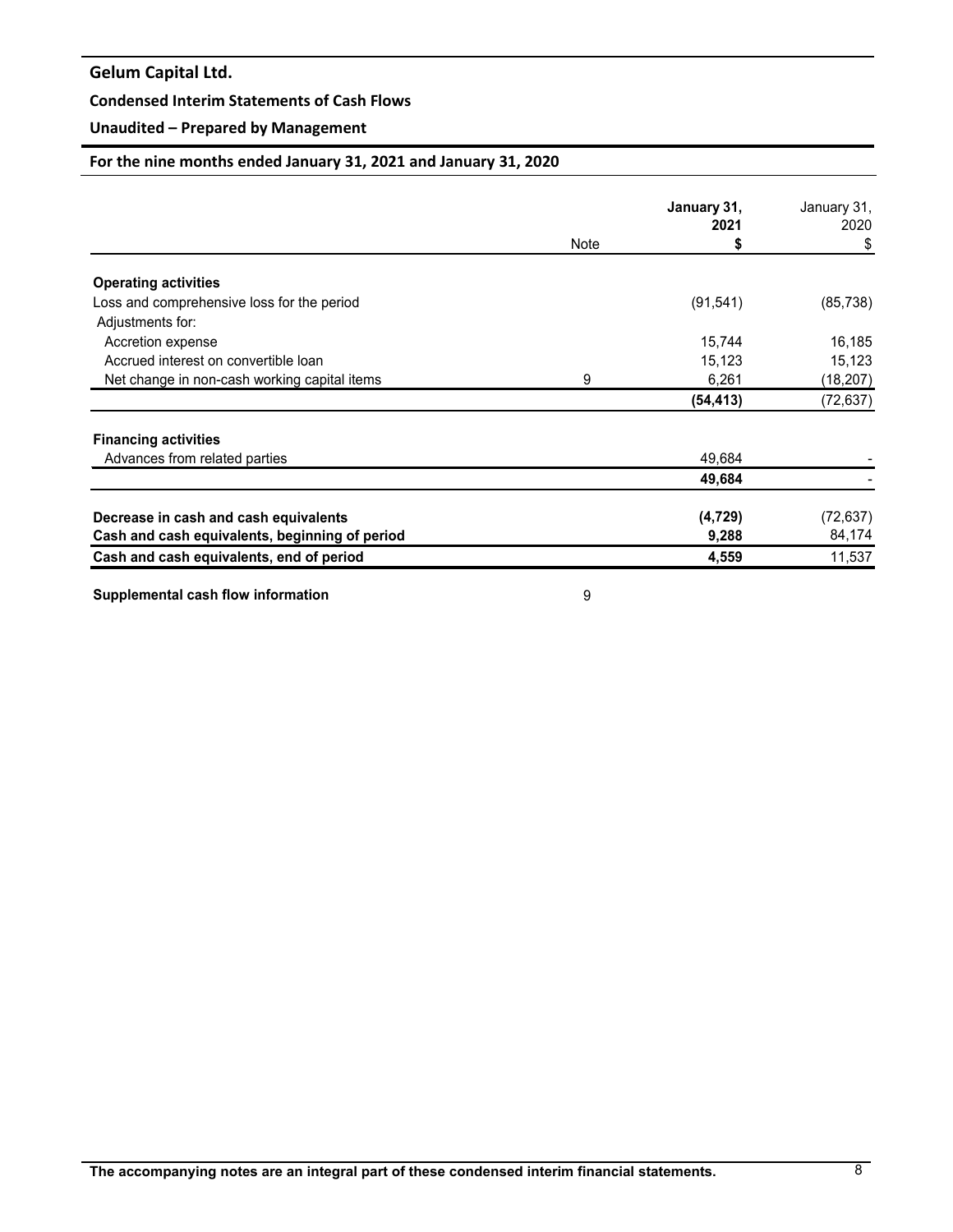#### **Notes to the Condensed Interim Financial Statements**

#### **Unaudited – Prepared by Management**

#### **For the nine months ended January 31, 2021 and January 31, 2020**

#### **1. Nature of operations and going concern**

Gelum Capital Ltd. (the "Company") was incorporated under the laws of the province of British Columbia on 8 June 1987. The principal address and registered and records office is located at Suite, 400 – 725 Granville Street, Vancouver, BC, V7Y 1G5. The Company trades under the symbol "JEM" on the Canadian Securities Exchange ("CSE")

The Company's principal business is the identification and evaluation of assets, or a business, and once identified or evaluated, to negotiate the acquisition or participation in the business.

The Company's condensed interim financial statements for the nine month period ended January 31, 2021 have been prepared on a going concern basis, which contemplates the realization of assets and the settlement of liabilities in the normal course of business. The Company has a comprehensive loss of \$91,541 for the nine month period ended January 31, 2021 and has a working capital deficiency of \$571,653 at January 31, 2021.

The Company had cash and cash equivalents of \$4,559 as at January 31, 2021. Management cannot provide assurance that the Company will ultimately achieve profitable operations or become cash flow positive or raise additional debt and/or equity capital. If the Company is unable to raise additional capital in the immediate future, management expects that the Company will need to curtail operations, liquidate assets, seek additional capital on less favorable terms and/or pursue other remedial measures or cease operations. Management is aware, in making its assessment, of material uncertainties related to events or conditions that may cast significant doubt upon the Company's ability to continue as a going concern. These financial statements do not include any adjustments related to the recoverability and classification of assets or the amounts and classification of liabilities that might be necessary should the Company be unable to continue as a going concern.

In March 2020 the World Health Organization declared coronavirus COVID-19 a global pandemic. This contagious disease outbreak, which has continued to spread, and any related adverse public health developments, has adversely affected workforces, economies, and financial markets globally, potentially leading to an economic downturn. It is not possible for the Company to predict the duration or magnitude of the adverse results of the outbreak and its effects on the Company's business or ability to raise funds.

#### **2. Significant accounting policies**

#### **(a) Basis of presentation**

These financial statements have been prepared in conformity with International Accounting Standard ("IAS") 34, Interim Financial Reporting, using the same accounting policies as detailed in the Company's annual audited consolidated financial statements for the year ended April 30, 2020, and do not include all the information required for full annual financial statements in accordance with International Financial Reporting Standards ("IFRS"), as issued by the International Accounting Standards Board ("IASB") and interpretations of the International Financial Reporting Interpretations Committee ("IFRIC"). It is suggested that these financial statements be read in conjunction with the annual audited consolidated financial statements.

These financial statements have been prepared on an historical cost basis, except for financial instruments which are classified as fair value through profit or loss ("FVTPL"). In addition, these financial statements have been prepared using the accrual basis of accounting, except for cash flow information.

All amounts on these financial statements are presented in Canadian dollars which is the functional currency of the Company.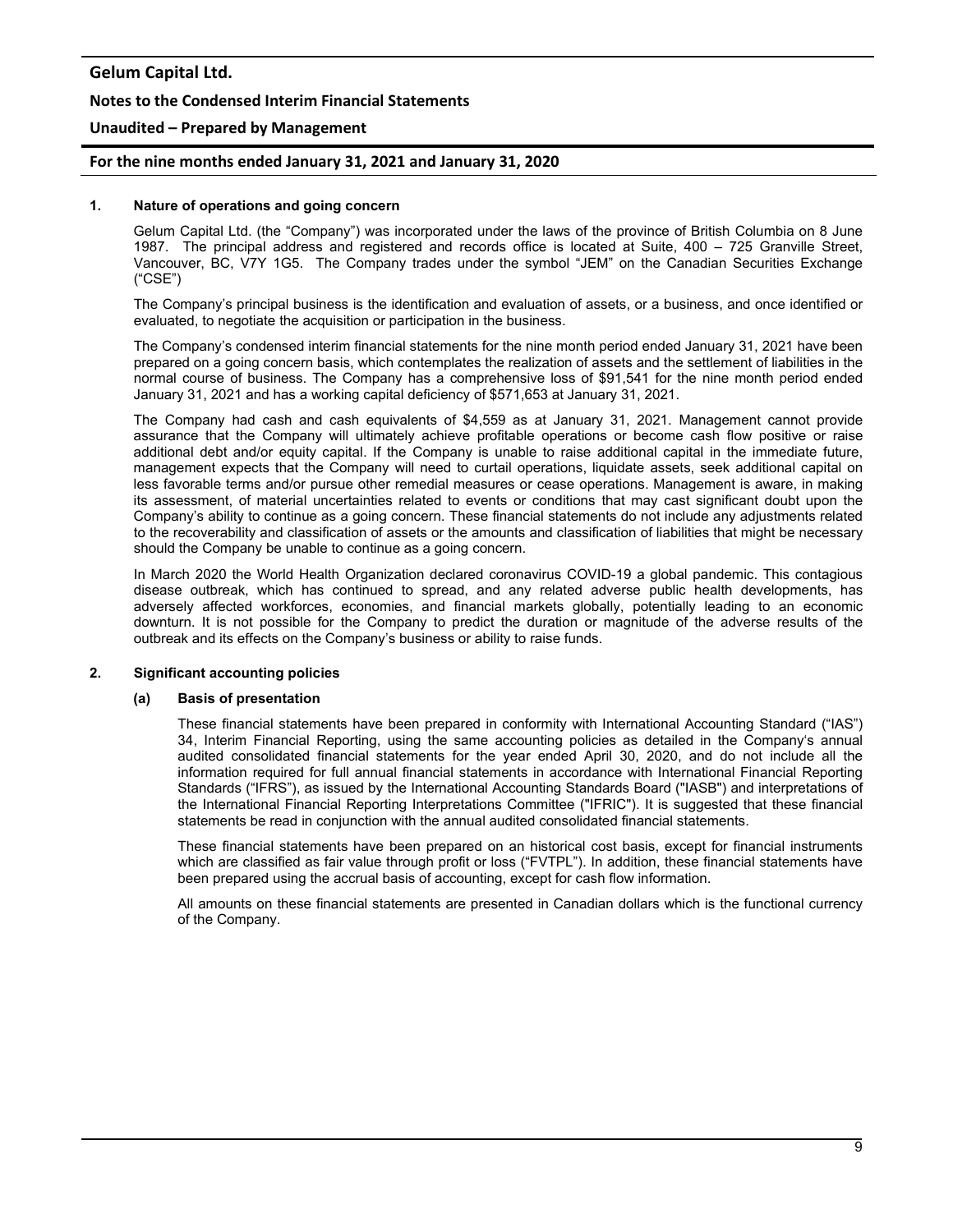## **Notes to the Condensed Interim Financial Statements**

## **Unaudited – Prepared by Management**

### **For the nine months ended January 31, 2021 and January 31, 2020**

#### **2. Significant accounting policies** (continued)

#### **(b) Significant accounting policies**

Except as set out below, the accounting policies, estimates and critical judgments, methods of computation and presentation applied in these financial statements are consistent with those of the most recent annual audited consolidated financial statements and are those the Company expects to adopt in its financial statements for the year ended April 30, 2020. Accordingly, these financial statements should be read in conjunction with the Company's most recent annual audited financial statements.

#### **3. Cash and cash equivalents**

Cash and cash equivalents consist of the following:

|                                 | January 31, | April 30 |
|---------------------------------|-------------|----------|
|                                 | 2021        | 2020     |
|                                 |             |          |
| Bank balances - US dollar       | 163         | 8,408    |
| Bank balances - Canadian dollar | 4.396       | 880      |
|                                 | 4,559       | 9,288    |

### **4. Receivable**

Receivable consist of the following:

|                       | Janaury 31, | April 30, |
|-----------------------|-------------|-----------|
|                       | 2021        | 2020      |
|                       |             | D         |
| Sales tax recoverable | 9,617       | 6,773     |
|                       | 9,617       | 6,773     |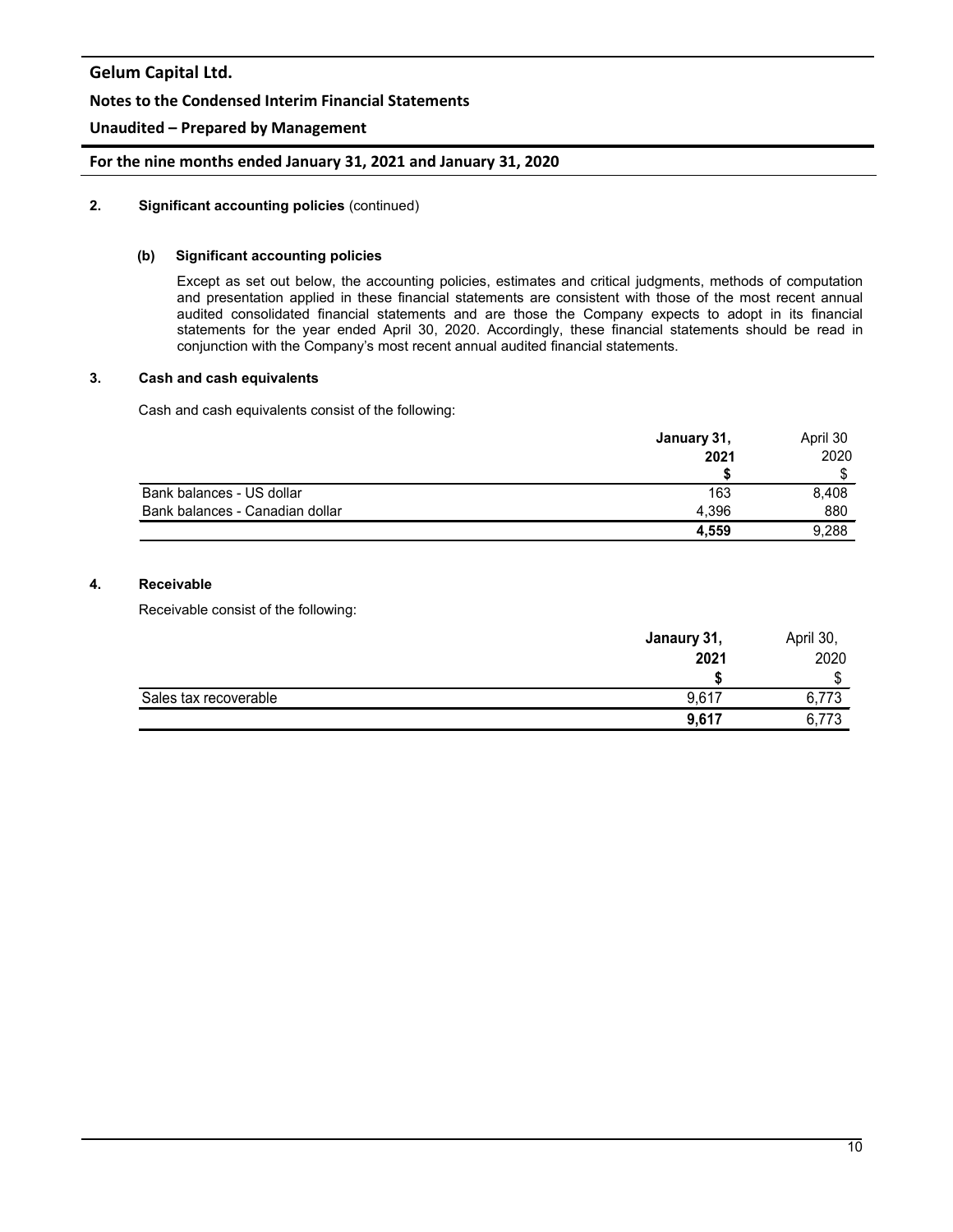# **Gelum Capital Ltd. Notes to the Condensed Interim Financial Statements**

## **Unaudited – Prepared by Management**

### **For the nine months ended January 31, 2021 and January 31, 2020**

#### **5. Convertible note**

On October 14, 2017, the Company issued a convertible note with a principal face value of \$200,000 to two directors of the Company. The convertible note bears interest at the rate of 10% per annum, payable annually and has a maturity date of five years from the date of issuance. When the Company consolidated its share capital on a 20:1 basis effective July 30, 2018 the conversion price of the notes became \$1.00 and the exercise price of any warrants issuable on conversion of the notes became \$1.20.

On August 31, 2019, the Company amended the terms of the convertible note such that the principal amount of the notes was convertible into units of the Company at \$0.05 per unit, with each unit comprised of one common share and one share purchase warrant exercisable into a further share at \$0.06 per common share (for one year from the date of issuance of the warrant, subject to the latest exercise date being the maturity date).

The Company´s convertible note is broken down as follows:

|                                             | <b>January 31, 2021</b> | April 30, 2020 |
|---------------------------------------------|-------------------------|----------------|
|                                             |                         |                |
| Proceeds received, net of transaction costs | 195.045                 | 195.045        |
| Allocated to equity portion                 | (75, 459)               | (75,459)       |
| Allocated to liability portion              | 119.586                 | 119.586        |
| Liability portion, beginning                | 215.583                 | 173,962        |
| Accretion expense for the period/year       | 15.744                  | 21,566         |
| Accrued interest                            | 15.123                  | 20,055         |
| Liability portion, ending                   | 246.450                 | 215,583        |
|                                             |                         |                |

#### **6. Share capital**

The authorized share capital of the Company consists of unlimited common shares without par value and unlimited preferred shares without par value. All issued shares are fully paid.

#### **Transactions for the issue of share capital during the nine months ended January 31, 2021:**

There were no transactions for the issue of share capital during the nine months ended January 31, 2021.

#### **Transactions for the issue of share capital during the nine months ended January 31, 2020:**

There were no transactions for the issue of share capital during the nine months ended January 31, 2020.

#### **Stock options**

On December 19, 2016, the Company adopted a formal Stock Option Plan (the "Option Plan"). Under the Option Plan, the exercise price of each option must not be less than the greater of the closing market price of the underlying securities on (a) the trading day prior to the date of grant and (b) the date of the grant of the stock options. The options can be granted for a maximum term of five years. The maximum number of options that can be issued may not exceed 10% of the issued and outstanding common share capital. The options vest at the discretion of the Board of Directors. The terms of the existing stock options remain in accordance with the stock option plan in place at the time the options were granted.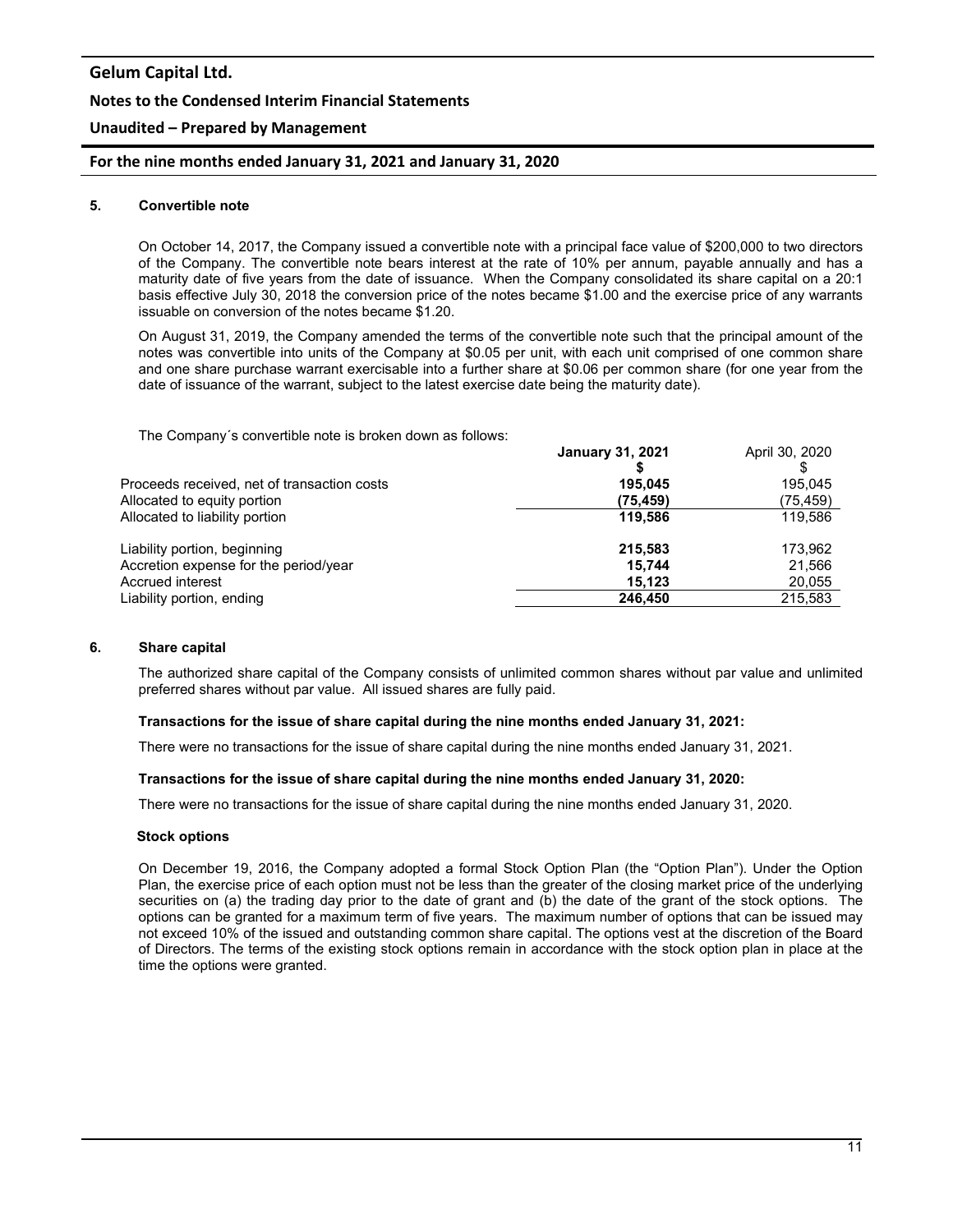### **Notes to the Condensed Interim Financial Statements**

### **Unaudited – Prepared by Management**

#### **For the nine months ended January 31, 2021 and January 31, 2020**

#### **6. Share capital** (continued)

## **Stock options** (continued)

A summary of the status of the Company's stock options as at January 31, 2021 and April 30, 2020, and changes during the period/year then ended is as follows:

|                                               | Nine months ended<br><b>January 31, 2021</b> |                                    | Year ended<br>April 30, 2020 |                                    |
|-----------------------------------------------|----------------------------------------------|------------------------------------|------------------------------|------------------------------------|
|                                               | Options<br>#                                 | Weighted average<br>exercise price | Options                      | Weighted average<br>exercise price |
| Options outstanding, beginning of period/year | 250.000                                      | 1.00                               | 250,000                      | 1.00                               |
| Options outstanding, end of period/year       | 250,000                                      | 1.00                               | 250,000                      | 1.00                               |

As at January 31, 2021, the Company has stock options outstanding and exercisable as follows:

| Options<br>outstanding | Options<br>exercisable<br># | Exercise<br>price | Expiry date  |
|------------------------|-----------------------------|-------------------|--------------|
| 250,000                | 250,000                     | 1.00              | June 9, 2022 |
| 250,000                | 250,000                     |                   |              |

The following table summarizes information about the stock options outstanding as at January 31, 2021:

| Number of   | Weighted       | Weighted       |
|-------------|----------------|----------------|
| Options     | average        | average        |
| Outstanding | remaining life | exercise price |
| #           | (years)        | Ж              |
| 250,000     | 1.35           | 1.00           |

No stock options were granted during the nine months ended January 31, 2021 or January 31, 2020.

## **7. Loss per share**

The calculation of basic and diluted loss per share for the nine months ended January 31, 2021 was based on the loss attributable to common shareholders of \$91,541 (2020 - \$85,738) and a weighted average number of common shares outstanding of 4,727,433 (2019 – 4,727,433).

All options and warrants were excluded from the diluted weighted average number of common shares calculation, as their effect would have been anti-dilutive.

#### **8. Related party payables and transactions**

No stock options were granted to related parties during the nine months ended January 31, 2021 or January 31, 2020.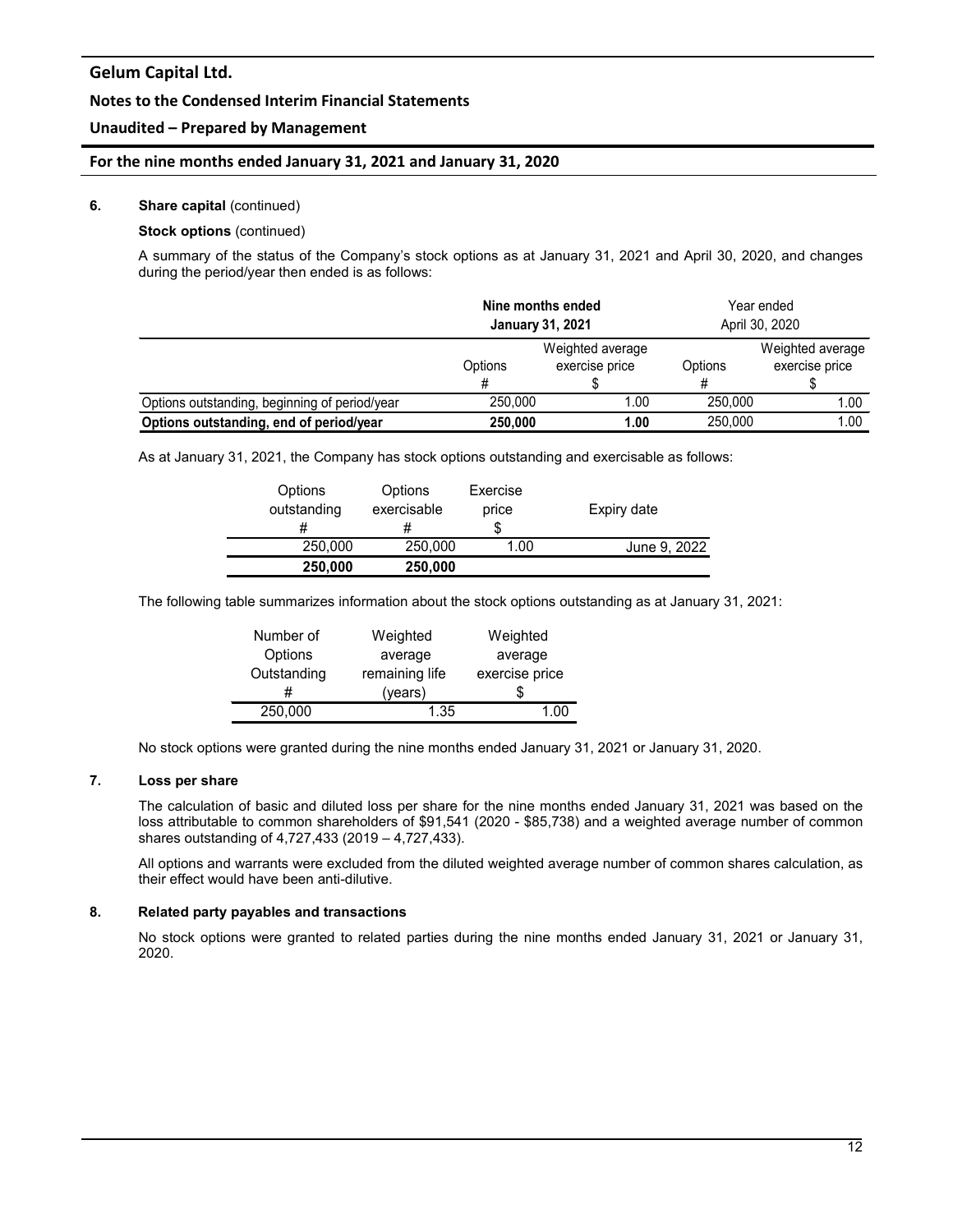#### **Notes to the Condensed Interim Financial Statements**

### **Unaudited – Prepared by Management**

#### **For the nine months ended January 31, 2021 and January 31, 2020**

#### **8. Related party payables and transactions** (continued)

The Company transacted with the following related parties:

- **(a)** Stephen Brohman is the Company's CFO. He is a principal of Donaldson Brohman Martin CPA Inc. ("DBM CPA") and Oakside Advisory Ltd. ("Oakside") both firms in which he has significant influence. DBM CPA and Oakside provide the Company with accounting services.
- **(b)** Shares to be issued include incentive bonus payable to compensate the former Chief Executive officer payable in 36,500 common shares at a price of \$0.80 per share. Issuance pending since 2016.
- **(c)** On October 14, 2017, convertible notes were issued to two directors, Hendrik Van Alphen and Robert Kopple. (Note 5)

The aggregate value of transactions and outstanding balances with key management personnel and Directors and entities over which they have control or significant influence were as follows:

|                    | <b>Transactions</b><br>9 months ended<br>Janaury 31,<br>2021 | Transactions<br>9months ended<br>Janaury 31,<br>2020 | <b>Balances</b><br>outstanding<br>Janauary 31,<br>2021 | <b>Balances</b><br>outstanding<br>April 30,<br>2020 |
|--------------------|--------------------------------------------------------------|------------------------------------------------------|--------------------------------------------------------|-----------------------------------------------------|
|                    |                                                              |                                                      |                                                        | \$                                                  |
| <b>DBM CPA</b>     | 6.000                                                        | 2.500                                                | 22,300                                                 | 16.200                                              |
| Robert Kopple      | 24,684                                                       | -                                                    | 374.421                                                | 349.736                                             |
| Hendrik Van Alphen | 25,000                                                       |                                                      | 137.556                                                | 112,557                                             |
|                    | 55.684                                                       | 2.500                                                | 534.277                                                | 478.493                                             |

All related party balances are unsecured and are due upon demand without interest.

The transactions with the key management personnel and Directors are included in operating expenses as follows:

#### **(a)** General and administrative expenses

- Includes the accounting services of Company's CFO, Stephen Brohman, charged to the Company by DBM and Oakside.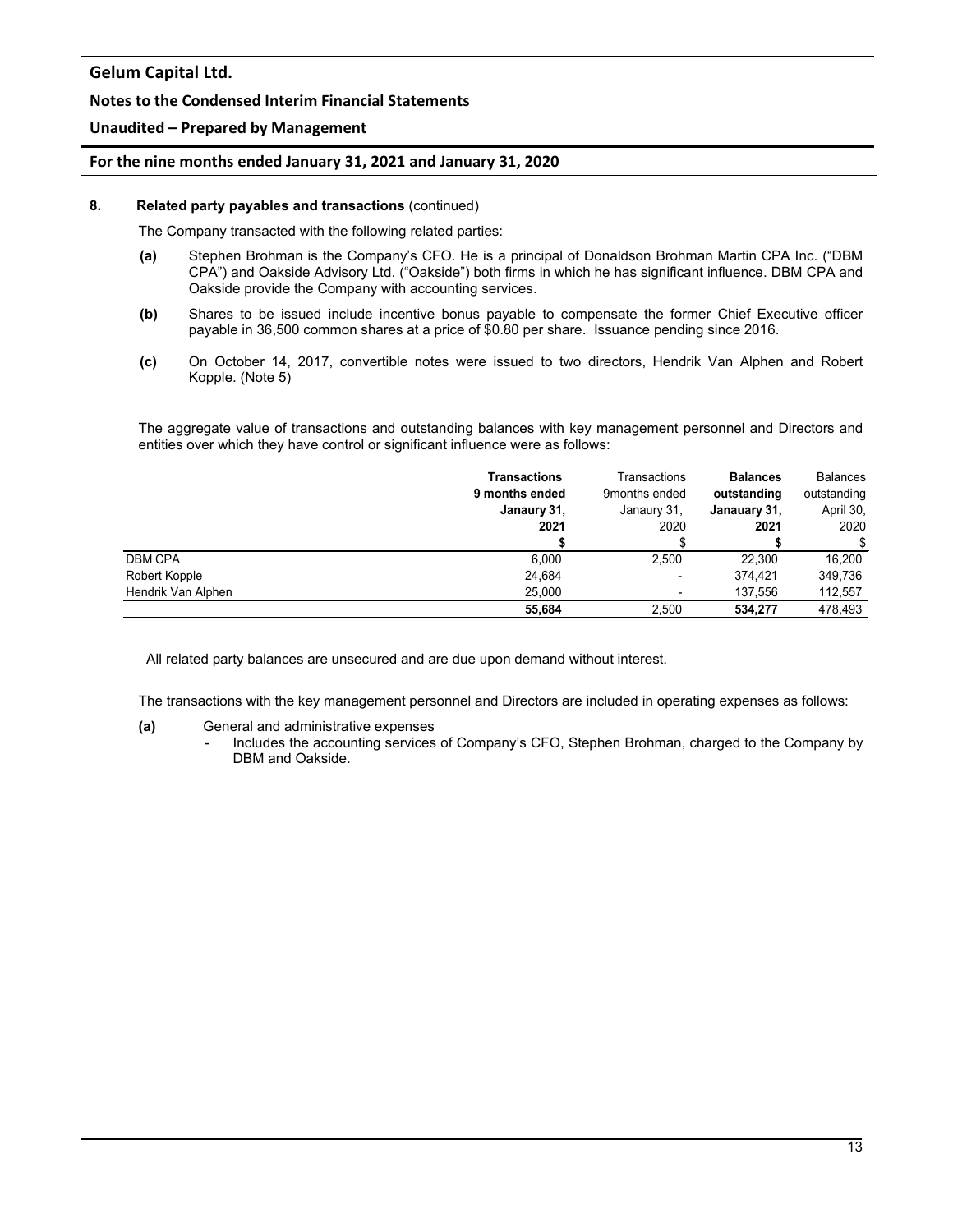#### **Notes to the Condensed Interim Financial Statements**

### **Unaudited – Prepared by Management**

#### **For the nine months ended January 31, 2021 and January 31, 2020**

#### **9. Supplemental cash flow information**

Changes in non-cash operating working capital during the nine months ended January 31, 2021 and January 31, 2020 were comprised of the following:

|                                          | January 31, | Janaury 31, |
|------------------------------------------|-------------|-------------|
|                                          | 2021        | 2020        |
|                                          |             |             |
| Receivable                               | (2,844)     | (2,588)     |
| Accounts payable and accrued liabilities | 3.005       | (3,399)     |
| Accounts payable to related parties      | 6.100       | (11, 858)   |
| Net change                               | 6,261       | (17, 845)   |

During the nine months ended January 31, 2021 and January 31, 2020, no amounts were paid on account of interest or income taxes.

#### **10. Financial risk management**

#### **Capital management**

The Company is in process of the identification and evaluation of assets, or a business, and once identified or evaluated, to negotiate the acquisition or participation in the business. The Company manages its capital structure and makes adjustments to it in light of changes in economic conditions and the risk characteristics of underlying assets. In order to maintain or adjust its capital structure, the Company may issue new shares, purchase shares for cancellation pursuant to normal course issuer bids or make special distributions to shareholders. The Company is not subject to any externally imposed capital requirements and does not presently utilize any quantitative measures to monitor its capital. The Company's capital structure as at January 31, 2021 is comprised of shareholders' deficit of \$818,103 (April 30, 2020 - \$726,562).

The Company currently has no source of revenues. In order to fund future projects and pay for administrative costs, the Company will spend its existing working capital and raise additional funds as needed. The Company's ability to continue as a going concern on a long-term basis and realize its assets and discharge its liabilities in the normal course of business rather than through a process of forced liquidation is primarily dependent upon its ability to borrow or raise additional financing from equity markets.

#### **Financial instruments - fair value**

The Company's financial instruments consist of cash and cash equivalents, accounts payable and accrued liabilities, accounts payable to related parties and convertible note.

The carrying value of accounts payable and accrued liabilities and accounts payable to related parties approximates their fair value because of the short-term nature of these instruments.

Convertible note is presented on an amortized cost basis and will be accreted to their face value at their effective interest rates, over the term to maturity.

Financial instruments measured at fair value on the statement of financial position are summarized into the following fair value hierarchy levels:

Level 1: quoted prices (unadjusted) in active markets for identical assets or liabilities.

Level 2: inputs other than quoted prices included within Level 1 that are observable for the asset or liability, either directly (i.e. as prices) or indirectly (i.e. derived from prices).

Level 3: inputs for the asset or liability that are not based on observable market data (unobservable inputs).